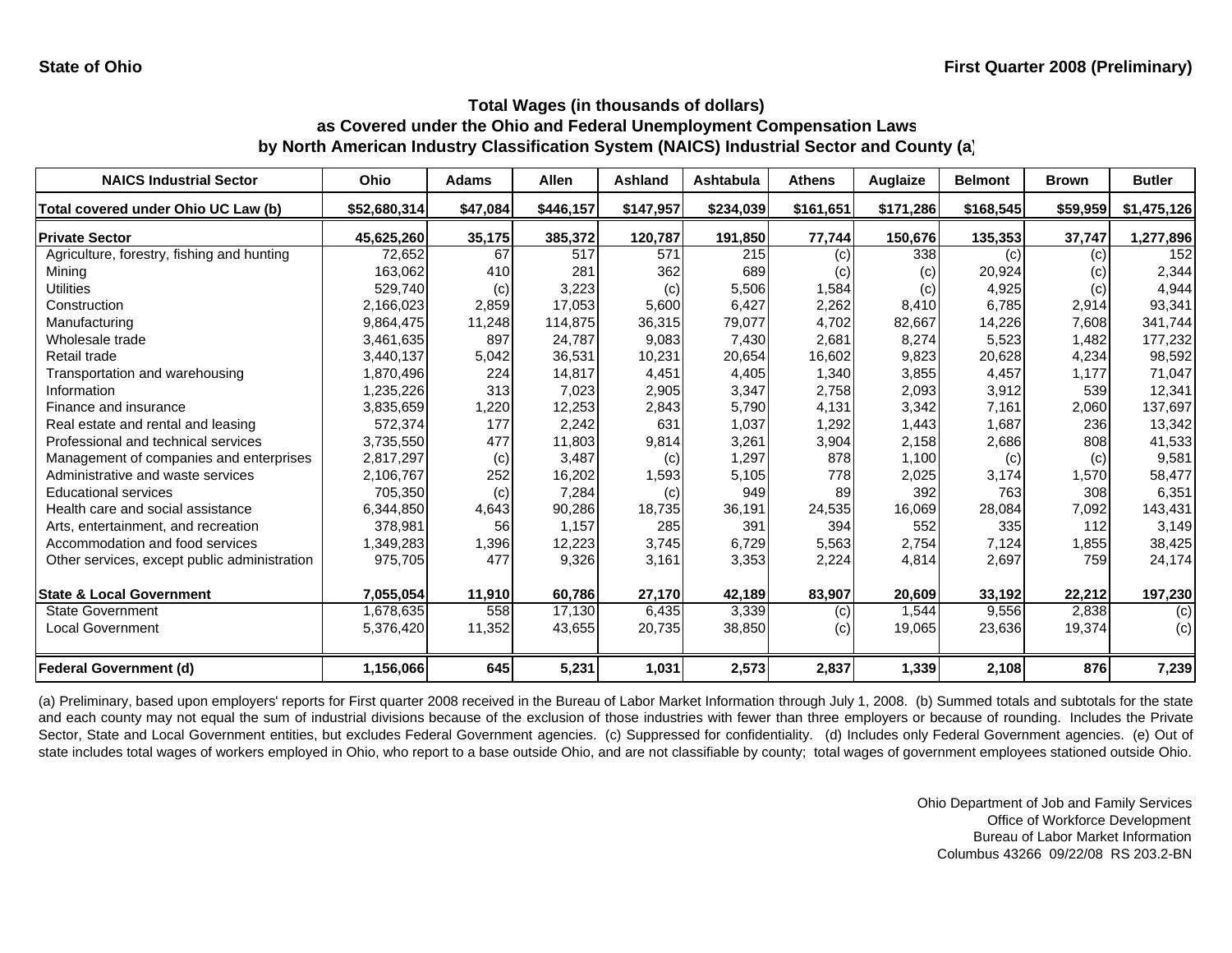| <b>NAICS Industrial Sector</b>               | Carroll  | Champaign | <b>Clark</b> | <b>Clermont</b> | <b>Clinton</b> | Columbiana | <b>Coshocton</b> | Crawford  | Cuyahoga    | <b>Darke</b> |
|----------------------------------------------|----------|-----------|--------------|-----------------|----------------|------------|------------------|-----------|-------------|--------------|
| Total covered under Ohio UC Law (b)          | \$41,079 | \$90,267  | \$401,574    | \$553,563       | \$275,592      | \$219,205  | \$101,799        | \$107,176 | \$8,314,477 | \$136,918    |
| <b>Private Sector</b>                        | 33,690   | 72,447    | 341,424      | 481,473         | 245,252        | 183,475    | 89,824           | 90,610    | 7,366,627   | 118,025      |
| Agriculture, forestry, fishing and hunting   | 105      | 687       | 2,871        | (c)             | 51             | 413        | 352              | 969       | .240        | 3,632        |
| Mining                                       | (c)      | (c)       | (c)          | (c)             | (c)            | 2,888      | 2,487            | (c)       | 4,464       | (c)          |
| <b>Utilities</b>                             | 517      | (c)       | 2,598        | 11,900          | (c)            | 2,506      | 12,209           | (c)       | 38,103      | 1,094        |
| Construction                                 | 1,836    | 2,433     | 11,115       | 27,135          | 2,333          | 7,648      | 5,578            | 2,744     | 263,251     | 6,529        |
| Manufacturing                                | 13,963   | 41,575    | 83,606       | 86,504          | 44,878         | 57,449     | 35,920           | 39,065    | 1,115,054   | 42,674       |
| Wholesale trade                              | 1,219    | 2,266     | 19,992       | 50,548          | 10,536         | 10,477     | 1,290            | 4,874     | 645,759     | 7,583        |
| Retail trade                                 | 4,911    | 5,965     | 32,439       | 57,778          | 9,992          | 21,033     | 5,729            | 7,404     | 405,095     | 9,812        |
| Transportation and warehousing               | 2,123    | 1,037     | 23,806       | 17,546          | 142,422        | 9,401      | 1,963            | 1,481     | 240,240     | 9,313        |
| Information                                  | 380      | 885       | 3,241        | 22,680          | 2,387          | 1,360      | 783              | 641       | 228,988     | 865          |
| Finance and insurance                        | 513      | 2,109     | 20,848       | 76,945          | 6,455          | 7,407      | 1,971            | 6,564     | 987,820     | 6,690        |
| Real estate and rental and leasing           | 202      | 455       | 3,005        | 6.876           | 1,225          | 1,065      | 337              | 343       | 150,985     | 839          |
| Professional and technical services          | 495      | 2,049     | 11,161       | 27,223          | 2,036          | 4,350      | 1,466            | 3,265     | 758,451     | 5,175        |
| Management of companies and enterprises      | (c)      | (c)       | (c)          | 5,189           | 2,293          | 486        | 344              | (c)       | 415.146     | (c)          |
| Administrative and waste services            | 420      | 947       | 8.614        | 13,399          | 3,037          | 7,954      | 4,075            | 1,347     | 368.172     | 2,890        |
| <b>Educational services</b>                  | (c)      | (c)       | 7,232        | 2,506           | (c)            | 1,322      | 104              | (c)       | 169,091     | 230          |
| Health care and social assistance            | 4,100    | 6,067     | 68,874       | 43,376          | 9,035          | 35,448     | 11,820           | 16,136    | 1,118,663   | 15,854       |
| Arts, entertainment, and recreation          | 159      | 245       | 1,333        | 2,369           | 244            | 642        | 272              | 76        | 121.564     | 387          |
| Accommodation and food services              | 1,020    | 2,683     | 13,225       | 18,586          | 3,591          | 6,195      | 1.711            | 2,598     | 185,678     | 2,511        |
| Other services, except public administration | 861      | 983       | 13,654       | 10,748          | 1,929          | 5,431      | 1,415            | 1,386     | 148,863     | 1,912        |
| <b>State &amp; Local Government</b>          | 7,388    | 17,820    | 60,150       | 72,091          | 30,340         | 35,730     | 11,975           | 16,566    | 947.850     | 18,893       |
| <b>State Government</b>                      | 426      | 843       | 3,168        | 5,761           | 2,508          | 3,335      | 650              | 1,872     | 70,805      | 564          |
| Local Government                             | 6,962    | 16,977    | 56,982       | 66,330          | 27,832         | 32,396     | 11,325           | 14,693    | 877,045     | 18,329       |
| <b>Federal Government (d)</b>                | 473      | 762       | 8,917        | 4,566           | 2,546          | 7,697      | 1,049            | 838       | 264,060     | 1,208        |

(a) Preliminary, based upon employers' reports for First quarter 2008 received in the Bureau of Labor Market Information through July 1, 2008. (b) Summed totals and subtotals for the state and each county may not equal the sum of industrial divisions because of the exclusion of those industries with fewer than three employers or because of rounding. Includes the Private Sector, State and Local Government entities, but excludes Federal Government agencies. (c) Suppressed for confidentiality. (d) Includes only Federal Government agencies. (e) Out of state includes total wages of workers employed in Ohio, who report to <sup>a</sup> base outside Ohio, and are not classifiable by county; total wages of government employees stationed outside Ohio.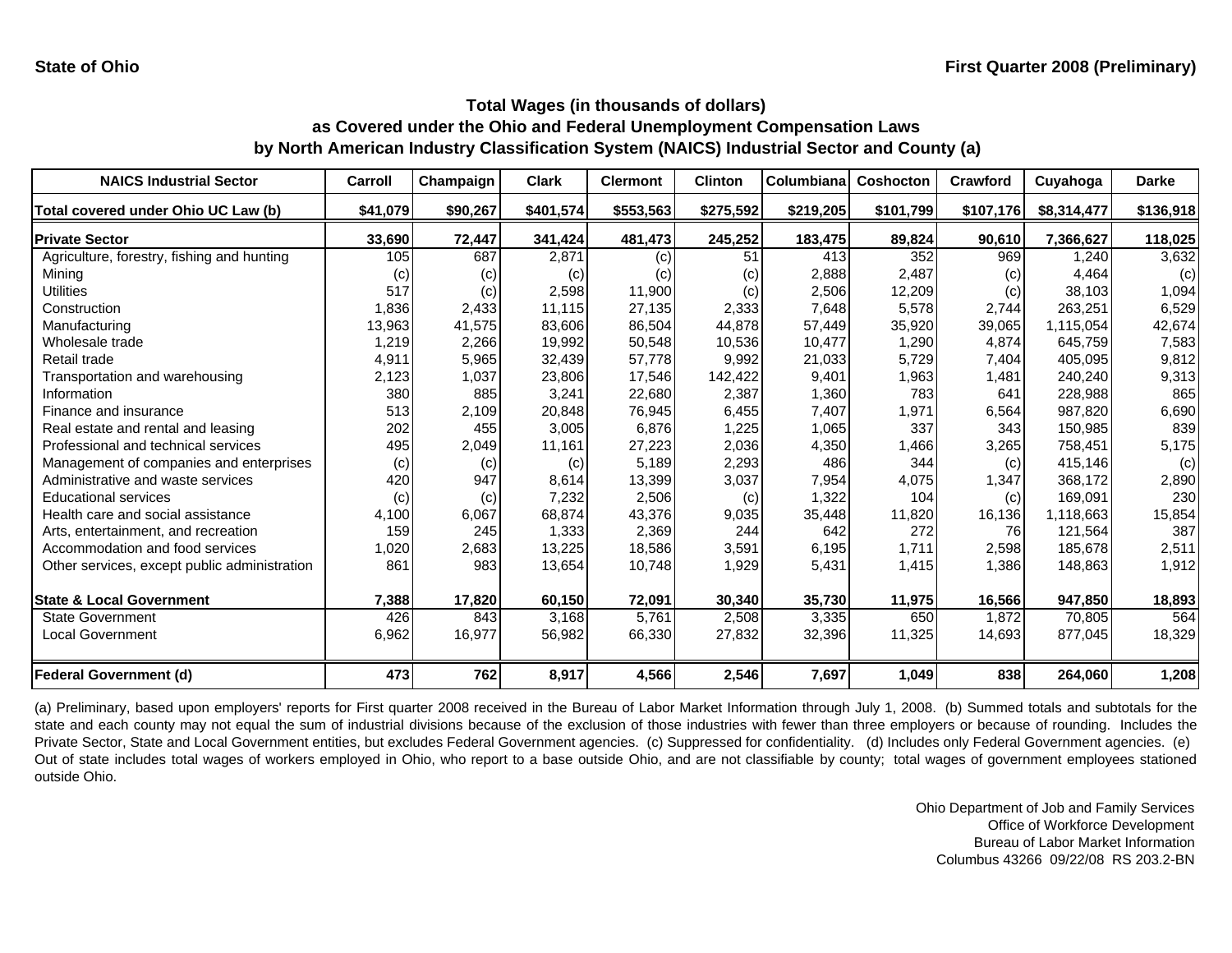| <b>NAICS Industrial Sector</b>               | <b>Defiance</b> | <b>Delaware</b> | Erie      | <b>Fairfield</b> | <b>Fayette</b> | <b>Franklin</b> | <b>Fulton</b> | <b>Gallia</b> | Geauga    | Greene    |
|----------------------------------------------|-----------------|-----------------|-----------|------------------|----------------|-----------------|---------------|---------------|-----------|-----------|
| Total covered under Ohio UC Law (b)          | \$153,533       | \$853,545       | \$294,823 | \$296,765        | \$87,174       | \$7,773,792     | \$157,356     | \$104,687     | \$303,532 | \$501,381 |
| <b>Private Sector</b>                        | 136,923         | 771,882         | 241,904   | 217,765          | 72,229         | 6,552,863       | 135,665       | 88,830        | 265,141   | 401,151   |
| Agriculture, forestry, fishing and hunting   | 279             | 1,146           | 828       | 406              | 113            | 2,408           | 1,327         | 213           | 1.456     | 412       |
| Mining                                       |                 | 626             | (c)       | 243              |                | 2,698           |               | (c)           | 1,118     | (c)       |
| Utilities                                    | 599             | 2,259           | (c)       | 2,786            | (c)            | 97,336          | (c)           | 21,368        |           | (c)       |
| Construction                                 | 3,650           | 27,045          | 8,138     | 15,099           | 2,667          | 283,379         | 7,021         | 6,539         | 18,241    | 17,406    |
| Manufacturing                                | 69,199          | 83,803          | 77,240    | 52,291           | 25,004         | 538,420         | 78,282        | 6,179         | 102,151   | 47,770    |
| Wholesale trade                              | 5,274           | 39,150          | 21,252    | 10,984           | 5,805          | 431,259         | 7,856         | 1,389         | 24,915    | 15,514    |
| Retail trade                                 | 13,370          | 57,959          | 23,583    | 34,058           | 11,170         | 484,554         | 8,644         | 7,678         | 24,509    | 50,282    |
| Transportation and warehousing               | 3,259           | 29,703          | 6,268     | 4,047            | (c)            | 436,467         | 2,330         | 2,791         | 5,257     | 7,161     |
| Information                                  | 2,696           | 16,264          | 2,773     | 2,293            | 585            | 261,878         | 929           | 776           | 1,503     | 17,346    |
| Finance and insurance                        | 6,916           | 106,355         | 6,808     | 7,708            | 4,530          | 911,619         | 3,176         | 3,293         | 8,750     | 13,911    |
| Real estate and rental and leasing           | 399             | 9,440           | 1,365     | 2,738            | 570            | 111,590         | 690           | 375           | 1,897     | 2,895     |
| Professional and technical services          | 2,091           | 264,377         | 8,920     | 9,239            | 846            | 716,751         | 1,954         | 846           | 10,733    | 120,788   |
| Management of companies and enterprises      | 2,216           | 14,727          | 672       | 2,935            | (c)            | 560,347         | (c)           | ∩             | 6,351     | 3,431     |
| Administrative and waste services            | 2,346           | 19,358          | 5,927     | 17,389           | 1,350          | 413,899         | 2,559         | 1,666         | 9,800     | 17,403    |
| <b>Educational services</b>                  | 1,903           | 10,793          | 1,253     | 1,686            | (c)            | 98,148          | (c)           | (c)           | 3,944     | 14,200    |
| Health care and social assistance            | 16,361          | 43,666          | 41,427    | 31,086           | 6,589          | 760,196         | 14,221        | 27,902        | 28,477    | 41,580    |
| Arts, entertainment, and recreation          | 272             | 8,032           | 13,885    | 1,278            | 140            | 50,825          | 868           | 79            | 2,057     | 1,706     |
| Accommodation and food services              | 3,566           | 25,392          | 15,265    | 13,030           | 3,103          | 225,961         | 2,391         | 2,653         | 6,032     | 21,083    |
| Other services, except public administration | 2,526           | 11,788          | 4,058     | 8,471            | 884            | 165,128         | 1,705         | 1,702         | 7,952     | 6,616     |
| <b>State &amp; Local Government</b>          | 16,610          | 81,663          | 52,919    | 79,000           | 14,945         | 1,220,929       | 21,691        | 15,856        | 38,391    | 100,229   |
| <b>State Government</b>                      | 1,561           | 14,083          | 12,190    | 8,899            | 618            | 607.716         | 2,039         | (c)           | 2,266     | 36,732    |
| <b>Local Government</b>                      | 15,049          | 67,580          | 40,729    | 70,101           | 14,328         | 613,213         | 19,651        | (c)           | 36,125    | 63,497    |
| <b>Federal Government (d)</b>                | 1,198           | 2,993           | 2,718     | 2,958            | 626            | 178,227         | 1,092         | 877           | 1,324     | 203,775   |

(a) Preliminary, based upon employers' reports for First quarter 2008 received in the Bureau of Labor Market Information through July 1, 2008. (b) Summed totals and subtotals for the state and each county may not equal the sum of industrial divisions because of the exclusion of those industries with fewer than three employers or because of rounding. Includes the Private Sector, State and Local Government entities, but excludes Federal Government agencies. (c) Suppressed for confidentiality. (d) Includes only Federal Government agencies. (e) Out of state includes total wages of workers employed in Ohio, who report to <sup>a</sup> base outside Ohio, and are not classifiable by county; total wages of government employees stationed outside Ohio.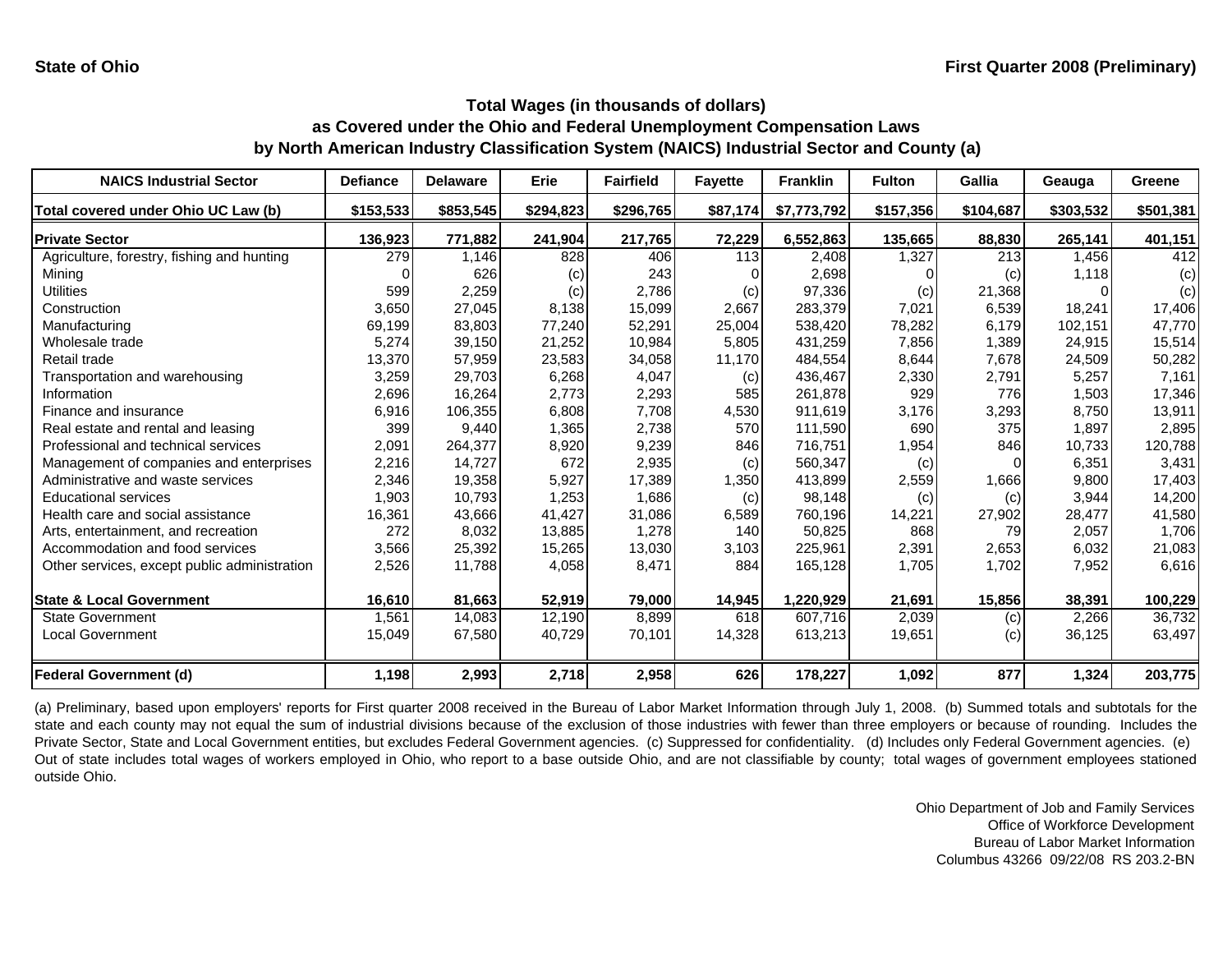| <b>NAICS Industrial Sector</b>               | <b>Guernsey</b> | <b>Hamilton</b> | <b>Hancock</b> | <b>Hardin</b> | <b>Harrison</b> | Henry    | Highland | <b>Hocking</b> | <b>Holmes</b> | <b>Huron</b> |
|----------------------------------------------|-----------------|-----------------|----------------|---------------|-----------------|----------|----------|----------------|---------------|--------------|
| Total covered under Ohio UC Law (b)          | \$109,208       | \$6,234,666     | \$406,507      | \$62,626      | \$25,370        | \$91,987 | \$80,300 | \$48,560       | \$117,138     | \$180,301    |
| <b>Private Sector</b>                        | 87,134          | 5,730,596       | 374,374        | 51,473        | 19,633          | 75,302   | 58,289   | 30,954         | 102,965       | 158,381      |
| Agriculture, forestry, fishing and hunting   | (c)             | 927             | (c)            | 763           | 104             | 350      | 103      | 129            | 1,103         | 1,277        |
| Mining                                       | 1,844           | (c)             | (c)            | (c)           | 4,780           | (c)      | 439      | 1,576          | 1,024         | (c)          |
| <b>Utilities</b>                             | 857             | (c)             | 2,171          | 891           | (c)             | (c)      | 950      | (c)            | (c)           | (c)          |
| Construction                                 | 4,388           | 257,455         | 10.139         | 840           | 423             | 4,248    | 1,688    | 2,010          | 11.586        | 15,236       |
| Manufacturing                                | 32,511          | 894,999         | 141.053        | 20.991        | 5,488           | 39,049   | 20,075   | 9,930          | 48.524        | 69,610       |
| Wholesale trade                              | 3,312           | 468,352         | 12,435         | 3,320         | 1,357           | 2,383    | 1,728    | 751            | 3,897         | 7,080        |
| Retail trade                                 | 9,590           | 290,577         | 32,018         | 4,801         | 1,358           | 5,335    | 8,502    | 4,420          | 9,427         | 10,175       |
| Transportation and warehousing               | 2,283           | 120,111         | 20,952         | 673           | 709             | 6,363    | 1,455    | 687            | 4,391         | 10,483       |
| Information                                  | 1,020           | 167,843         | 4,187          | 559           | 177             | 1,216    | 3,008    | 390            | 547           | 2,395        |
| Finance and insurance                        | 2,544           | 487,711         | 7,112          | 1,658         | 344             | 2,546    | 4,606    | 1,380          | 3,601         | 4,356        |
| Real estate and rental and leasing           | 553             | 75,750          | 2,823          | 311           | (c)             | 408      | 341      | 288            | 164           | 598          |
| Professional and technical services          | 2,895           | 599,003         | 16,316         | 746           | 175             | 772      | 994      | 665            | 2,395         | 4,356        |
| Management of companies and enterprises      | (c)             | 837,961         | 8,664          | (c)           | (c)             | $\Omega$ | (c)      | (c)            | 434           | 980          |
| Administrative and waste services            | 1,800           | 267,450         | 12,093         | 256           | 335             | 890      | 799      | 570            | 5,171         | 2,284        |
| <b>Educational services</b>                  | 189             | 80,388          | 8,582          | (c)           | (c)             | 197      | (c)      | 193            | (c)           | (c)          |
| Health care and social assistance            | 16,394          | 814,925         | 38,041         | 4,597         | 3,185           | 8,416    | 9,634    | 4,160          | 5,548         | 20,477       |
| Arts, entertainment, and recreation          | 128             | 74,658          | 646            | 173           | 76              | 107      | 231      | 194            | 124           | 294          |
| Accommodation and food services              | 4,132           | 140,747         | 9,921          | 2,449         | 361             | 1,324    | 2,236    | 2,584          | 3,290         | 3,867        |
| Other services, except public administration | 1,607           | 123,085         | 6,008          | 863           | 230             | 1,441    | 951      | 984            | 1,130         | 3,218        |
| <b>State &amp; Local Government</b>          | 22,074          | 504,070         | 32,133         | 11,152        | 5,736           | 16,685   | 22,011   | 17,605         | 14,173        | 21,919       |
| <b>State Government</b>                      | 7,183           | (c)             | 2,876          | 442           | 431             | 587      | 1,423    | 5.171          | 524           | 1,080        |
| <b>Local Government</b>                      | 14,891          | (c)             | 29,257         | 10,711        | 5,305           | 16,098   | 20,588   | 12,434         | 13,649        | 20,839       |
| <b>Federal Government (d)</b>                | 1,141           | 145,121         | 2,040          | 765           | 616             | 1,287    | 1,176    | 494            | 712           | 1,358        |

(a) Preliminary, based upon employers' reports for First quarter 2008 received in the Bureau of Labor Market Information through July 1, 2008. (b) Summed totals and subtotals for the state and each county may not equal the sum of industrial divisions because of the exclusion of those industries with fewer than three employers or because of rounding. Includes the Private Sector, State and Local Government entities, but excludes Federal Government agencies. (c) Suppressed for confidentiality. (d) Includes only Federal Government agencies. (e) Out of state includes total wages of workers employed in Ohio, who report to <sup>a</sup> base outside Ohio, and are not classifiable by county; total wages of government employees stationed outside Ohio.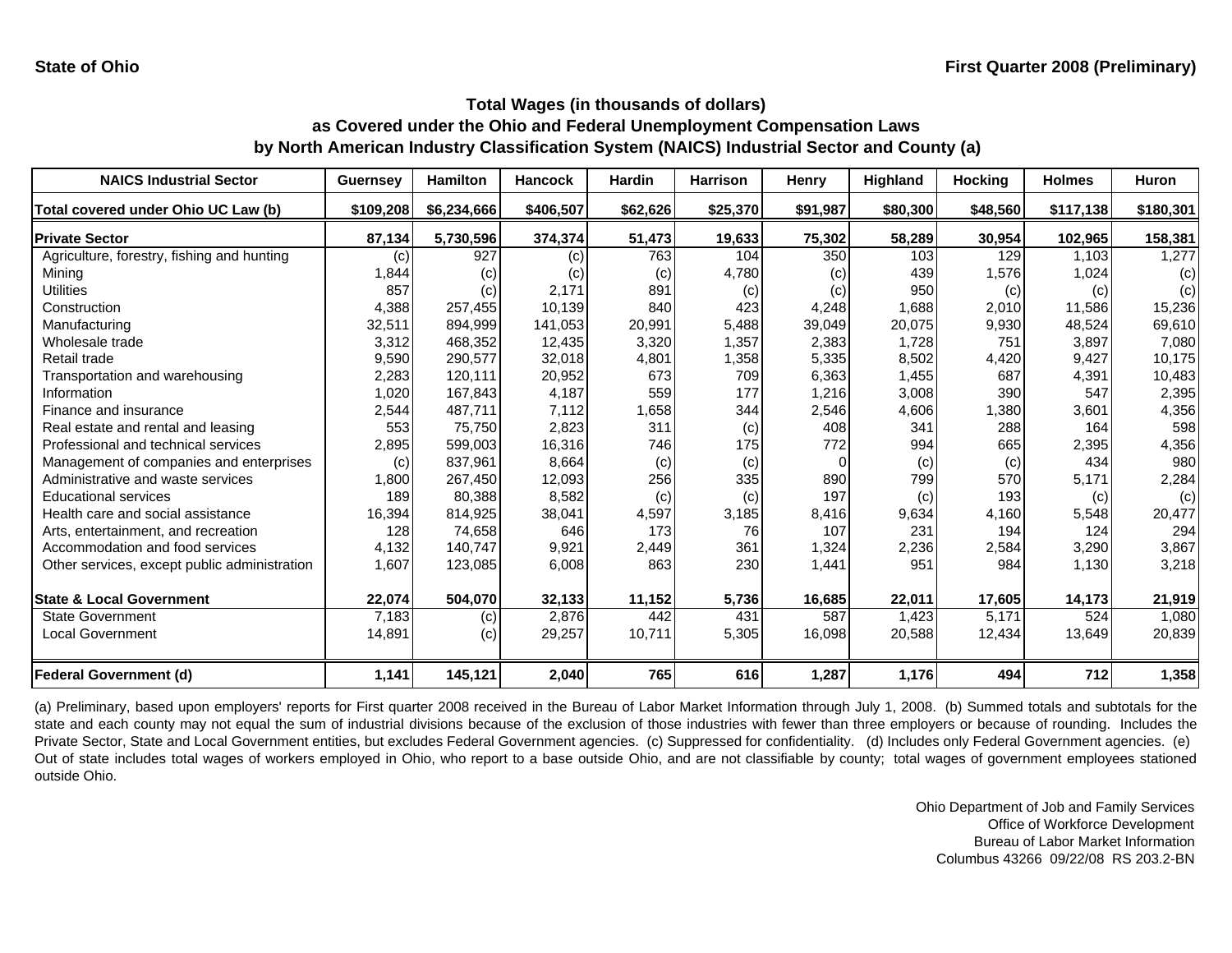| <b>NAICS Industrial Sector</b>               | <b>Jackson</b> | <b>Jefferson</b> | Knox      | Lake      | Lawrence | Lickina   | Logan     | Lorain    | Lucas       | <b>Madison</b> |
|----------------------------------------------|----------------|------------------|-----------|-----------|----------|-----------|-----------|-----------|-------------|----------------|
| Total covered under Ohio UC Law (b)          | \$79,097       | \$226,331        | \$165,838 | \$930,349 | \$83,285 | \$456,976 | \$183,019 | \$879,593 | \$2,098,902 | \$119,360      |
| <b>Private Sector</b>                        | 65,325         | 199,464          | 142,353   | 814,819   | 60,299   | 380,912   | 162,854   | 728,093   | 1,781,512   | 85,236         |
| Agriculture, forestry, fishing and hunting   | 326            | (c)              | 302       | 3,726     | (c)      | 1,839     | 616       | 5,007     | 1.752       | 822            |
| Mining                                       | 1,803          | 2,988            | 862       | 3,838     | (c)      | 1,157     | 250       | 333       | 1,131       |                |
| Utilities                                    | (c)            | 28,968           | 784       | 45,907    | 1,562    | 4,055     | 370       | 7,213     | 14,848      | (c)            |
| Construction                                 | 3,701          | 22,807           | 8,940     | 35,192    | 6,024    | 25,600    | 5,294     | 39,780    | 106,204     | 3,447          |
| Manufacturing                                | 28,377         | 46,212           | 60,888    | 302,493   | 6,823    | 90,512    | 85,338    | 271,186   | 347,329     | 33,829         |
| Wholesale trade                              | 1,653          | 5,813            | 4,166     | 59,097    | 1,470    | 13,913    | 5,210     | 33.616    | 95.485      | 4,439          |
| Retail trade                                 | 7,995          | 16,195           | 12,617    | 81,801    | 11,060   | 43,267    | 9,535     | 69,523    | 153,331     | 10,690         |
| Transportation and warehousing               | 1,022          | 9,780            | 1,330     | 6,464     | 8,231    | 20,556    | 12,628    | 17,107    | 78,608      | 7,718          |
| Information                                  | 737            | 4,819            | 2,845     | 8,218     | 1,043    | 4,650     | 941       | 9,058     | 37,429      | 509            |
| Finance and insurance                        | 2,899          | 3,265            | 3,816     | 23,241    | 2,366    | 31,728    | 2,793     | 20,276    | 100,775     | 1,497          |
| Real estate and rental and leasing           | 342            | 1,661            | 974       | 5,844     | 334      | 4,835     | 1,053     | 6,574     | 18,798      | 442            |
| Professional and technical services          | 746            | 3,763            | 2,539     | 43,587    | 1,972    | 23,050    | 6,118     | 27,930    | 110,437     | 6,997          |
| Management of companies and enterprises      | 720            | (c)              | 831       | 15.679    | 768      | 14,762    | (c)       | 19.903    | 97,843      | 252            |
| Administrative and waste services            | 2,372          | 5,919            | 2,628     | 32.630    | 2,189    | 12,205    | 10,435    | 31.109    | 77.838      | 2,910          |
| <b>Educational services</b>                  | 75             | 4,425            | 12,537    | 9,856     | 181      | 11,194    | (c)       | 20,993    | 34,261      | (c)            |
| Health care and social assistance            | 8,653          | 34,503           | 19,565    | 87,412    | 11,700   | 53,342    | 15,044    | 107.664   | 394,066     | 8,002          |
| Arts, entertainment, and recreation          | (c)            | 265              | 370       | 4,156     | 75       | 2,340     | 1,318     | 2,599     | 12,148      | 110            |
| Accommodation and food services              | 2,332          | 4,533            | 3,859     | 26,475    | 2,880    | 14,864    | 2,593     | 22,607    | 55,164      | 2,611          |
| Other services, except public administration | 959            | 2,944            | 2,498     | 19,202    | 1,590    | 7,042     | 2,968     | 15,617    | 44,062      | 608            |
| <b>State &amp; Local Government</b>          | 13,772         | 26,867           | 23,485    | 115,530   | 22,986   | 76,064    | 20,165    | 151,500   | 317,390     | 34,125         |
| <b>State Government</b>                      | 2,546          | 1,480            | (c)       | 1,894     | 2,686    | 13,284    | 899       | 16,354    | 104,926     | 18,090         |
| <b>Local Government</b>                      | 11,226         | 25,387           | (c)       | 113,636   | 20,300   | 62,780    | 19,266    | 135,146   | 212,464     | 16,034         |
| <b>Federal Government (d)</b>                | 770            | 2,705            | 1,196     | 6,039     | 1,383    | 6,909     | 1,700     | 30,027    | 26,046      | 922            |

(a) Preliminary, based upon employers' reports for First quarter 2008 received in the Bureau of Labor Market Information through July 1, 2008. (b) Summed totals and subtotals for the state and each county may not equal the sum of industrial divisions because of the exclusion of those industries with fewer than three employers or because of rounding. Includes the Private Sector, State and Local Government entities, but excludes Federal Government agencies. (c) Suppressed for confidentiality. (d) Includes only Federal Government agencies. (e) Out of state includes total wages of workers employed in Ohio, who report to <sup>a</sup> base outside Ohio, and are not classifiable by county; total wages of government employees stationed outside Ohio.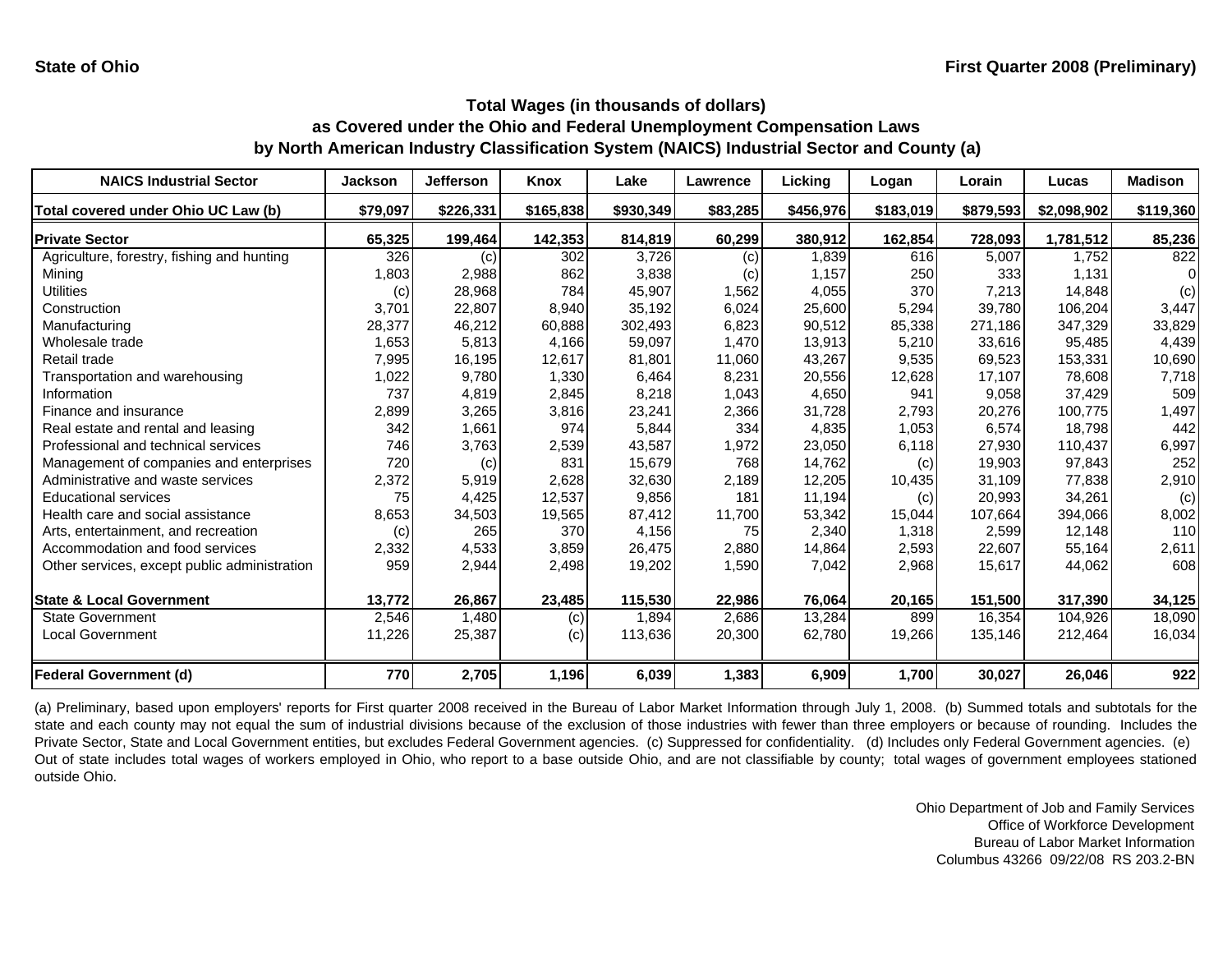| <b>NAICS Industrial Sector</b>               | <b>Mahoning</b> | <b>Marion</b> | <b>Medina</b> | <b>Meigs</b> | <b>Mercer</b> | Miami     | <b>Monroe</b> | Montgomery  | Morgan   | <b>Morrow</b> |
|----------------------------------------------|-----------------|---------------|---------------|--------------|---------------|-----------|---------------|-------------|----------|---------------|
| Total covered under Ohio UC Law (b)          | \$789,985       | \$234,281     | \$517,166     | \$19,801     | \$128,175     | \$341,419 | \$32,872      | \$2,661,423 | \$15,986 | \$40,014      |
| <b>Private Sector</b>                        | 657,413         | 177,865       | 448,860       | 12,616       | 106,664       | 293,521   | 27,469        | 2,354,790   | 10,952   | 26,269        |
| Agriculture, forestry, fishing and hunting   | 741             | 650           | 798           | 126          | 2,686         | 411       | 29            | 1,004       | 276      | 64            |
| Mining                                       | 3,500           | (c)           | (c)           | 780          | (c)           | 394       | 401           | (c)         | (c)      | 268           |
| Utilities                                    | 8,072           | 1,726         | (c)           | (c)          | (c)           | (c)       | 479           | (c)         | (c)      | (c)           |
| Construction                                 | 44,630          | 6,926         | 30,965        | 1,528        | 7,848         | 14,797    | 1,067         | 99,904      | 772      | 1,757         |
| Manufacturing                                | 105,403         | 74,016        | 110,176       | (c)          | 44,875        | 118,842   | (c)           | 453,204     | 4,345    | 11,943        |
| Wholesale trade                              | 53,896          | 8.182         | 33,541        | 717          | 5,338         | 23,712    | 854           | 126,825     | (c)      | 797           |
| Retail trade                                 | 74,425          | 15,821        | 45.744        | 2,486        | 10,702        | 25,744    | 1,417         | 153,067     | 986      | 3,689         |
| Transportation and warehousing               | 33,901          | 5,254         | 27,369        | 177          | 9,780         | 12,843    | 2,255         | 73,409      | (c)      | 343           |
| Information                                  | 20,174          | (c)           | 5,059         | (c)          | 1,282         | 2,438     | (c)           | 166.081     | 211      | 394           |
| Finance and insurance                        | 35,190          | 5,367         | 14,247        | 1,050        | 6,238         | 10,149    | 3,247         | 157,546     | 557      | 659           |
| Real estate and rental and leasing           | 7,731           | 1,390         | 3,837         | 42           | 610           | 2,609     | 17            | 29,735      | 6        | 130           |
| Professional and technical services          | 32,460          | 4,019         | 22,989        | 339          | 2,609         | 6,972     | 213           | 193,753     | 237      | 635           |
| Management of companies and enterprises      | 10,190          | 1,923         | 58,833        | (c)          | 283           | (c)       | $\Omega$      | 144,428     | $\Omega$ | $\Omega$      |
| Administrative and waste services            | 43,048          | 6,021         | 22,003        | 212          | 1,701         | 9,861     | 153           | 104,301     | 69       | 350           |
| <b>Educational services</b>                  | 7,410           | 401           | 1,615         | (c)          | 186           | 1,004     | 150           | 61,221      |          | (c)           |
| Health care and social assistance            | 132,130         | 27,076        | 45,200        | 2,185        | 6,658         | 35,322    | 987           | 438,221     | 1,851    | 3,134         |
| Arts, entertainment, and recreation          | 1,840           | 369           | 2,998         | (c)          | 480           | 793       |               | 11,377      |          | 99            |
| Accommodation and food services              | 25,595          | 5,055         | 13,589        | 985          | 2,554         | 10,096    | 203           | 67,635      | 294      | 862           |
| Other services, except public administration | 17,077          | 3,364         | 8,642         | 287          | 2,602         | 5,338     | 329           | 50,661      | 194      | 381           |
| <b>State &amp; Local Government</b>          | 132,572         | 56,416        | 68,306        | 7,185        | 21,511        | 47,898    | 5,403         | 306,633     | 5,034    | 13,745        |
| <b>State Government</b>                      | 39,405          | 18,746        | 2.109         | 429          | 1,416         | 2.100     | 448           | 24,194      | 669      | 1,157         |
| <b>Local Government</b>                      | 93,167          | 37,670        | 66,197        | 6,756        | 20,095        | 45,798    | 4,955         | 282,439     | 4,365    | 12,588        |
| <b>Federal Government (d)</b>                | 17,876          | 1,597         | 4,881         | 774          | 1,008         | 2,477     | 539           | 66,734      | 431      | 537           |

(a) Preliminary, based upon employers' reports for First quarter 2008 received in the Bureau of Labor Market Information through July 1, 2008. (b) Summed totals and subtotals for the state and each county may not equal the sum of industrial divisions because of the exclusion of those industries with fewer than three employers or because of rounding. Includes the Private Sector, State and Local Government entities, but excludes Federal Government agencies. (c) Suppressed for confidentiality. (d) Includes only Federal Government agencies. (e) Out of state includes total wages of workers employed in Ohio, who report to <sup>a</sup> base outside Ohio, and are not classifiable by county; total wages of government employees stationed outside Ohio.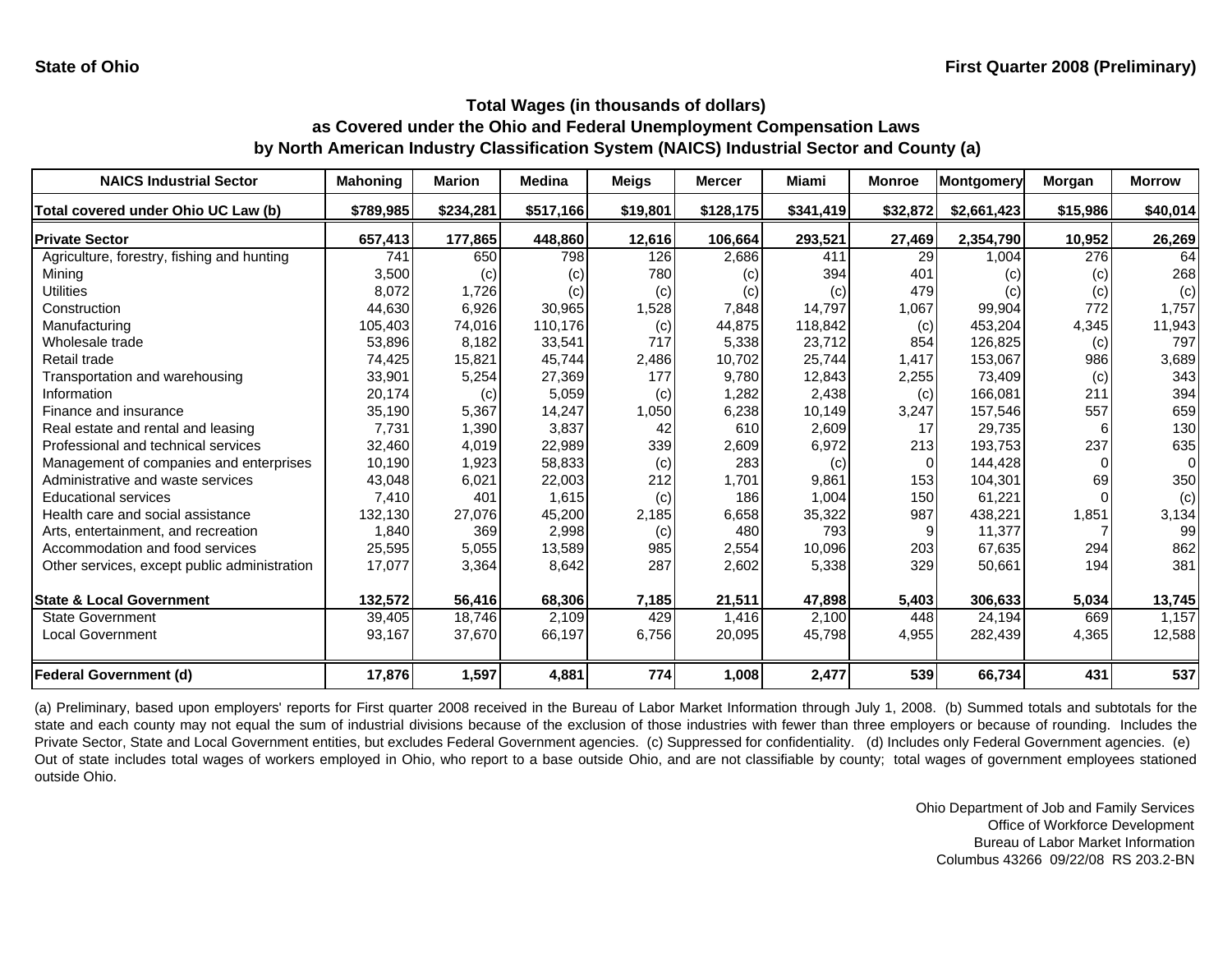| <b>NAICS Industrial Sector</b>               | <b>Muskingum</b> | <b>Noble</b> | <b>Ottawa</b> | Paulding | <b>Perry</b> | Pickaway  | <b>Pike</b> | Portage   | <b>Preble</b> | Putnam   |
|----------------------------------------------|------------------|--------------|---------------|----------|--------------|-----------|-------------|-----------|---------------|----------|
| Total covered under Ohio UC Law (b)          | \$248,559        | \$23,049     | \$123,444     | \$41,000 | \$45,553     | \$129,578 | \$93,425    | \$481,311 | \$85,275      | \$85,448 |
| <b>Private Sector</b>                        | 207,670          | 13,992       | 104,184       | 32,127   | 32,213       | 87,105    | 79,344      | 344,839   | 71,485        | 71,985   |
| Agriculture, forestry, fishing and hunting   | 73               | (c)          | 374           | 5,278    | 82           | 577       | (c)         | 697       | 830           | 708      |
| Mining                                       | 3,421            | 1,579        | 3,061         | (c)      | 2,380        | (c)       | (c)         | 6,060     | 287           | (c)      |
| <b>Utilities</b>                             | 4,208            | 113          | (c)           | (c)      | 638          | 1,512     | (c)         | 554       | (c)           | (c)      |
| Construction                                 | 7,134            | 845          | 3,252         | 1,939    | 8,369        | 5,742     | 9,938       | 17,235    | 3,069         | 6,244    |
| Manufacturing                                | 48,359           | 5,081        | 29,244        | 14,874   | 8,435        | 34,581    | 38,927      | 137,364   | 39,489        | 37,809   |
| Wholesale trade                              | 11,248           | 635          | 1,895         | 1,157    | 642          | 5.827     | 887         | 33,955    | 4.109         | 2,038    |
| Retail trade                                 | 26,565           | 1,273        | 8,627         | 2,092    | 2,940        | 8,069     | 5,033       | 33,447    | 6,419         | 5,640    |
| Transportation and warehousing               | 8,649            | 488          | 2,738         | 632      | 300          | 1,653     | 730         | 9,202     | 1,148         | 2,765    |
| Information                                  | 3,853            | 166          | 913           | 130      | 338          | 704       | 367         | 3,578     | 239           | 704      |
| Finance and insurance                        | 9,075            | 614          | 2,793         | 798      | 1,178        | 2,815     | 1,440       | 6,747     | 2,088         | 3,057    |
| Real estate and rental and leasing           | 1,924            | (c)          | 829           | 91       | 91           | 599       | 186         | 3,720     | 353           | 176      |
| Professional and technical services          | 5,054            | 302          | 1,323         | 432      | 771          | 2,822     | 3,122       | 15,494    | 1,072         | 2,283    |
| Management of companies and enterprises      | 1,084            | $\Omega$     | (c)           | $\Omega$ | (c)          | 1,483     | (c)         | 14,164    | (c)           | $\Omega$ |
| Administrative and waste services            | 3,796            | 146          | 1,137         | 496      | 381          | 3,261     | 5,972       | 7,335     | 1,528         | 1,322    |
| <b>Educational services</b>                  | 4,477            |              | (c)           | (c)      | (c)          | (c)       | (c)         | 4,876     | 19            | (c)      |
| Health care and social assistance            | 52,792           | 2,296        | 10,499        | 2,313    | 3,933        | 12,921    | 7,805       | 26,529    | 7,317         | 5,438    |
| Arts, entertainment, and recreation          | 727              | (c)          | 1,998         | (c)      | 73           | 563       | 24          | 2,486     | 142           | 251      |
| Accommodation and food services              | 9,010            | 285          | 3,397         | 421      | 790          | 2,738     | 1,668       | 12,724    | 1,828         | 1,549    |
| Other services, except public administration | 6,220            | 164          | 1,883         | 627      | 630          | 1,094     | 831         | 8,670     | 1,082         | 1,367    |
| <b>State &amp; Local Government</b>          | 40,888           | 9,057        | 19,259        | 8,874    | 13,340       | 42,473    | 14,081      | 136,473   | 13,790        | 13,463   |
| <b>State Government</b>                      | 3,775            | (c)          | 2,373         | 433      | 580          | 19,038    | 958         | (c)       | 913           | 803      |
| Local Government                             | 37,113           | (c)          | 16,887        | 8,441    | 12,760       | 23,435    | 13,124      | (c)       | 12,877        | 12,660   |
| <b>Federal Government (d)</b>                | 3,326            | 237          | 1,939         | 476      | 618          | 964       | 903         | 3,363     | 855           | 734      |

(a) Preliminary, based upon employers' reports for First quarter 2008 received in the Bureau of Labor Market Information through July 1, 2008. (b) Summed totals and subtotals for the state and each county may not equal the sum of industrial divisions because of the exclusion of those industries with fewer than three employers or because of rounding. Includes the Private Sector, State and Local Government entities, but excludes Federal Government agencies. (c) Suppressed for confidentiality. (d) Includes only Federal Government agencies. (e) Out of state includes total wages of workers employed in Ohio, who report to <sup>a</sup> base outside Ohio, and are not classifiable by county; total wages of government employees stationed outside Ohio.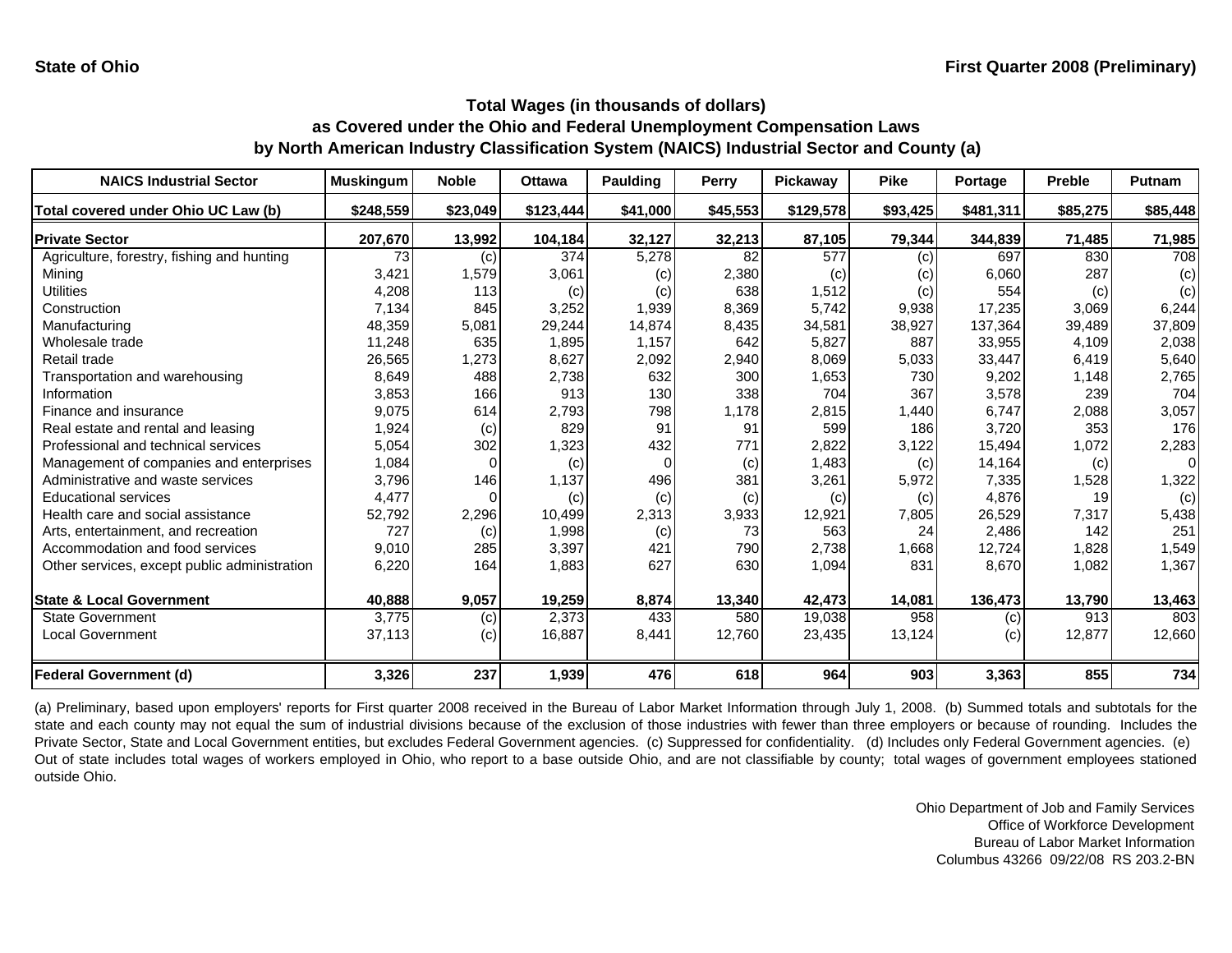| <b>NAICS Industrial Sector</b>               | Richland          | <b>Ross</b> | <b>Sandusky</b> | <b>Scioto</b> | <b>Seneca</b> | <b>Shelby</b> | <b>Stark</b> | <b>Summit</b> | <b>Trumbull</b> | <b>Tuscarawas</b> |
|----------------------------------------------|-------------------|-------------|-----------------|---------------|---------------|---------------|--------------|---------------|-----------------|-------------------|
| Total covered under Ohio UC Law (b)          | \$458,070         | \$221,087   | \$211,156       | \$189,856     | \$155,227     | \$281,241     | \$1,390,731  | \$2,833,479   | \$690,098       | \$262,477         |
| <b>Private Sector</b>                        | 382,895           | 174,201     | 182,261         | 137,722       | 129,715       | 255,382       | 1,216,297    | 2,525,920     | 596,097         | 223,045           |
| Agriculture, forestry, fishing and hunting   | 337               | 244         | 554             | (c)           | 526           | 564           | 875          | 907           | 250             | 634               |
| Mining                                       | $\left( c\right)$ | 175         | (c)             | (c)           | 1,507         | (c)           | 4,290        | 1,235         | 301             | 5,374             |
| Utilities                                    | (c)               | 3,667       | (c)             | 2,219         | 2,111         | (c)           | 11,370       | 33,844        | 4,041           | 1,085             |
| Construction                                 | 16,896            | 7,240       | 10,436          | 19,647        | 8,946         | 15,394        | 65,825       | 103,365       | 22,206          | 10,159            |
| Manufacturing                                | 148,213           | 55,835      | 93,734          | 18,261        | 53,122        | 155,610       | 382,344      | 442,074       | 252,759         | 79,175            |
| Wholesale trade                              | 19,222            | 5,670       | 5,835           | 2,268         | 4,889         | 18,530        | 71.537       | 205,392       | 24.738          | 12,155            |
| Retail trade                                 | 39,221            | 20,887      | 15,257          | 16,381        | 11,603        | 11,281        | 109,395      | 207,063       | 57,050          | 23,507            |
| Transportation and warehousing               | 12,281            | 4,262       | 3,702           | 3,135         | 3,310         | 9,643         | 27,711       | 91,699        | 25,020          | 9,085             |
| Information                                  | 13,190            | 4,501       | 1,239           | 2,215         | 1,638         | 2,578         | 18.804       | 54,117        | 8,391           | 3,255             |
| Finance and insurance                        | 12,221            | 5,092       | 4,406           | 4,852         | 5,449         | 3,733         | 71,315       | 143,307       | 16,152          | 7,172             |
| Real estate and rental and leasing           | 2,604             | 877         | 2,121           | 1,456         | 449           | 1,383         | 9,684        | 21,570        | 7,058           | 1,779             |
| Professional and technical services          | 9,770             | 3,162       | 3,021           | 5,167         | 2,703         | 4,068         | 44,262       | 183,222       | 12,479          | 11,733            |
| Management of companies and enterprises      | 2,194             | 3,522       | 2,950           | 468           | 3,611         |               | 24,235       | 387,000       | 11.789          | 1,031             |
| Administrative and waste services            | 16,589            | 5,305       | 4,689           | 2,703         | 2,479         | 7,921         | 48,314       | 126,892       | 22,521          | 7,129             |
| <b>Educational services</b>                  | 1,883             | 597         | (c)             | 1,043         | 5,937         | 755           | 19,391       | 24,308        | 2,588           | 722               |
| Health care and social assistance            | 61,839            | 43,421      | 22,099          | 48,427        | 15,379        | 15,228        | 228,996      | 375,013       | 98,661          | 33,406            |
| Arts, entertainment, and recreation          | 1,996             | 474         | 690             | 296           | 327           | 221           | 5,261        | 14,031        | 2,008           | 611               |
| Accommodation and food services              | 13,332            | 7,015       | 5,498           | 6,396         | 3,111         | 3,971         | 41,398       | 62,883        | 18,687          | 8,827             |
| Other services, except public administration | 7,964             | 2,253       | 3,865           | 2,522         | 2,618         | 3,663         | 31,289       | 48,000        | 9,397           | 6,206             |
| <b>State &amp; Local Government</b>          | 75,175            | 46,886      | 28,895          | 52,133        | 25,512        | 25,858        | 174,434      | 307,560       | 94.002          | 39,432            |
| <b>State Government</b>                      | 20,059            | 19,671      | 2,598           | 22,232        | 5,710         | 4,680         | 19.768       | 65,659        | 10,023          | 6,170             |
| <b>Local Government</b>                      | 55,116            | 27,216      | 26,297          | 29,902        | 19,802        | 21,179        | 154,666      | 241,901       | 83,979          | 33,262            |
| <b>Federal Government (d)</b>                | 7,861             | 25,052      | 1,317           | 1,873         | 1,456         | 943           | 14,161       | 27,051        | 5,434           | 2,446             |

(a) Preliminary, based upon employers' reports for First quarter 2008 received in the Bureau of Labor Market Information through July 1, 2008. (b) Summed totals and subtotals for the state and each county may not equal the sum of industrial divisions because of the exclusion of those industries with fewer than three employers or because of rounding. Includes the Private Sector, State and Local Government entities, but excludes Federal Government agencies. (c) Suppressed for confidentiality. (d) Includes only Federal Government agencies. (e) Out of state includes total wages of workers employed in Ohio, who report to <sup>a</sup> base outside Ohio, and are not classifiable by county; total wages of government employees stationed outside Ohio.